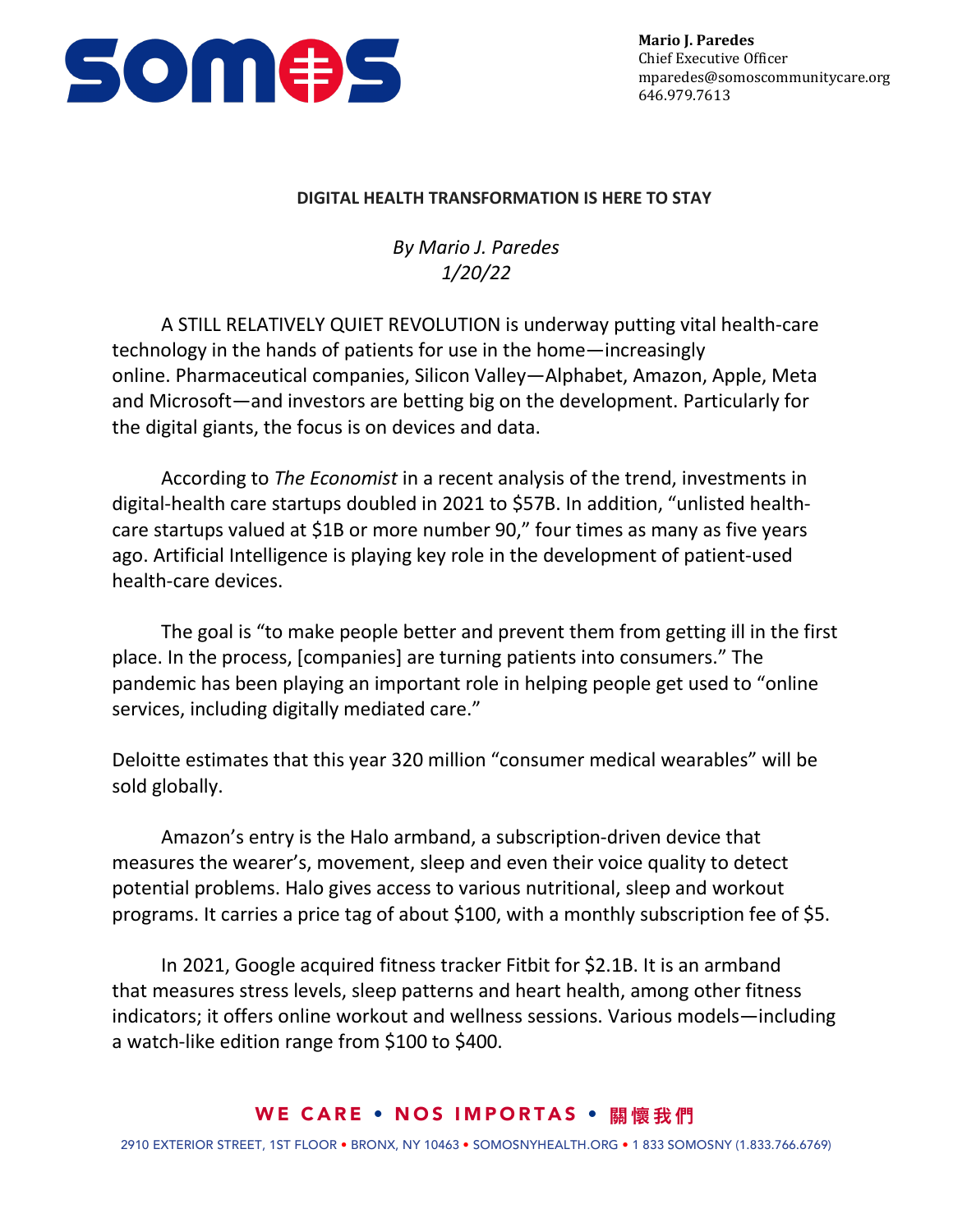

**Mario J. Paredes** Chief Executive Officer mparedes@somoscommunitycare.org 646.979.7613

The Apple watch features an electrocardiogram capability, with plans to introduce new models that have blood-oxygen sensors and a thermometer to "help women track ovulation."

A current series of ads showcases the Apple watch as an emergency communication device, with the watch capable of calling for help when the wearer is non-responsive or hurt.

Samsung is in the market with its own smartwatch that features sports ECG and blood-pressure monitors.

A development boosted by the pandemic people are more comfortable with at-home testing. And there are "at-home diagnostics" offerings of all kinds. Levels Health produces "app-synced continuous glucose monitors," which are "seamlessly" connected with "prescribing doctors." Some 145,000 customers are waiting for the device.

Digbi Health offers a device that analyzes fecal matter "to promote gastrointestinal health." Selfies are used to offer "prescription-grade" skin care by Skin+Me; Thriva, a British company, analyzes blood from "finger pricks" to detect high cholesterol and anemia. The company calls its findings "insights," rather than official diagnoses.

Over the past five years plus, digital self-care, health-related devices and services were developed largely to cater to baby boomers—especially affluent aging baby boomers committed to maintaining active and healthy lifestyles. That is an overall very affluent demographic that can afford the pricey gadgetry, a demographic that also cares for aging parents whose safety and health are served by the devices.

Left out of the equation are poor and the most vulnerable, Medicaid recipients. Obviously, they too could benefit from the use of devices that could give early warning of negative health conditions, spurs to seek medical attention to prevent potentially grave conditions from developing. But this constituency, including immigrants, cannot afford the growing number of costly e-health products on offer.